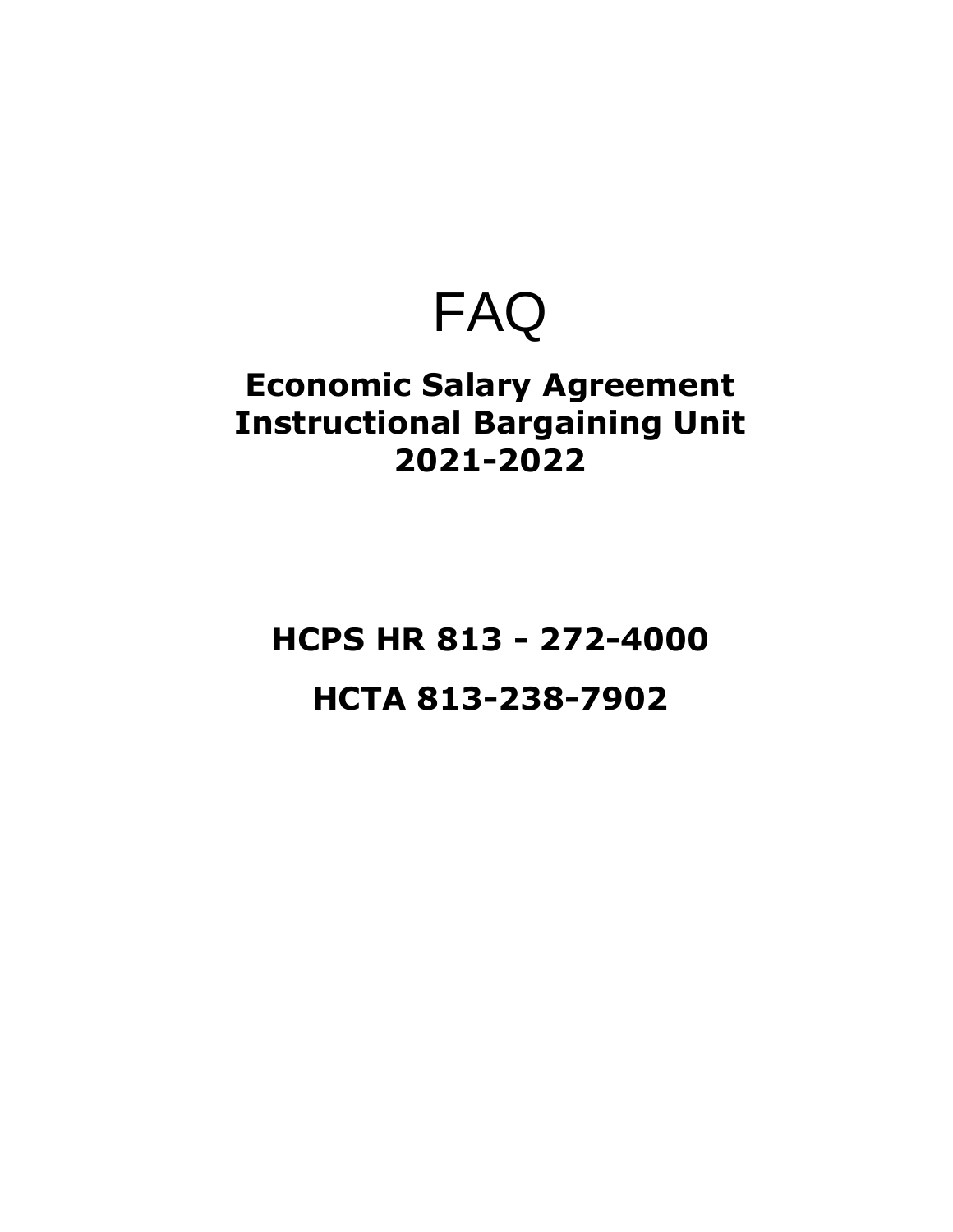### • **What is included in the proposed salary agreement?**

All instructional employees on E00-E07 (classroom and non-classroom) will be brought up to \$47,500 on salary schedules E, G, P, Q, A, B, and Health Pro. Payment will be retroactive to July 1, 2021.

All teachers on salary schedules E, G, P, Q, A, B, and Health Pro above \$47,500 (classroom and non-classroom) will be given a one-time additional payment equivalent to a level increase retroactive to July 1, 2021

A one-time \$1,250 additional payment for the 2021-2022 school year will be paid to all employees at the top of their respective salary schedule.

Eligible National Board-Certified Teachers (NBCT) shall receive up to a one-time \$1000 payment for the completion of ten hours of approved mentoring and/or conducting approved training through the Professional Development Department.

Eligible employees who maintain qualification as a Certified Behavior Analyst will be paid a one-time \$500 supplement.

Eligible employees who are Licensed School Psychologists will be paid a onetime \$500 supplement. Eligible employees must have worked half plus a day of the 2021-22 school year and be current, active employees at the time of payment.

Eligible school social workers, school counselors and speech-language pathologists who hold a master's degree or higher and are not on a grandfathered salary schedule will receive a one-time \$500 supplement.

- **Is the salary agreement for the 21-22 school year? Is it possible we will receive the salary bonus before the end of this school year?** Yes, this is for the 2021-2022 school year. The goal is to have it paid out in the pay period following the school Board's approval (mid-April).
- **Will we get our step? Is this still a lump sum payment? When is it paid?** The agreement must first be ratified by members of the instructional bargaining unit. This ballot includes both HCTA members and non-members. If the agreement is ratified it must go to the school board for approval. Payment will be made as soon after school board approval as possible. The goal is the next pay cycle.
- **Will we still be receiving the \$1000 supplement for a master's degree?** While the district initially would not agree to this supplement, they have since agreed to paying a \$500 supplement.
- **A bonus for National Board teachers was mentioned. Is this in addition to the one we can earn by providing 10 hours mentoring (where we keep a log)?**

This is not an additional supplement for National Board teachers. It is a renewal of the supplement from last year which includes the 10 hours of mentoring and submission of a log.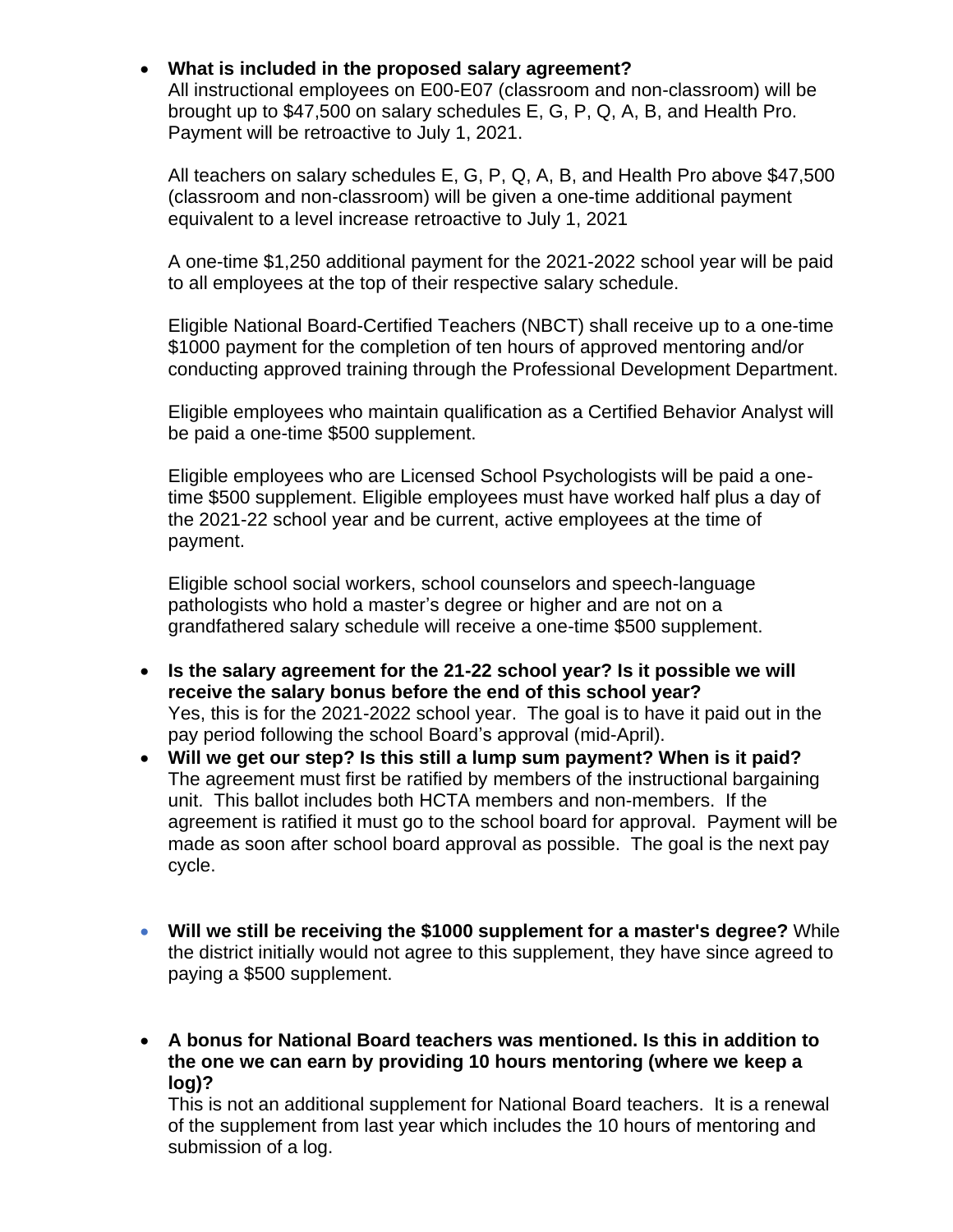- **If we do vote it down, what does it mean?** Both sides will then have to return to the bargaining table and begin the process again – from scratch.
- **How many votes are needed to ratify the agreement?** A simple majority of 51% of the votes that are cast.
- **Does this supplement increase our step level for subsequent earnings?** This payment is not rolled into your salary as a step increase. It is a one- time supplement.
- **Does this supplement contribute to our pension?** Yes, it will be added to your retirement calculations with FRS.
- **Will the supplement be based upon the step listed on our paycheck OR our actual step?**

The supplement will be the amount you would have received if the pay scale had been rolled. For example, if you are currently an E12 on your pay stub, your supplement will be the amount for E13.

•

#### **Where can we find information as to our current years of service**?

You can refer to your pay advice in the top right-hand corner it most likely says E##. That is the current level you are on. If you have a question regarding that call HR at 272-4000 and ask to speak to the representative for your site.

• **The first full year counts as zero so we are really one year behind the number of years teaching?**

Our scale has been based on years of teaching which are completed. In your first year your level is E00 because you have not completed a full year of teaching. Upon completing year 1 you would then move to E01 the following year. The current salary agreement will freeze movement on this scale for salary purposes only. You will still receive credit for a full year of teaching with FRS.

• **How will this affect district resource teachers?**

This agreement affects DRTs in the same manner as other teachers. They will receive a supplement equal to the amount of money they would have been paid if the salary scale had rolled.

• **With the proposed salary agreement, will this mean that we will be getting paid at the 2020 - 2021 rate for the 2022 - 2023 school year?**  Until we return to the bargaining table, the salary scale remains the same. The goal is to return to the bargaining table as soon as the state education budget is approved so that we can have the contract settled by the start of school year 2022-2023.